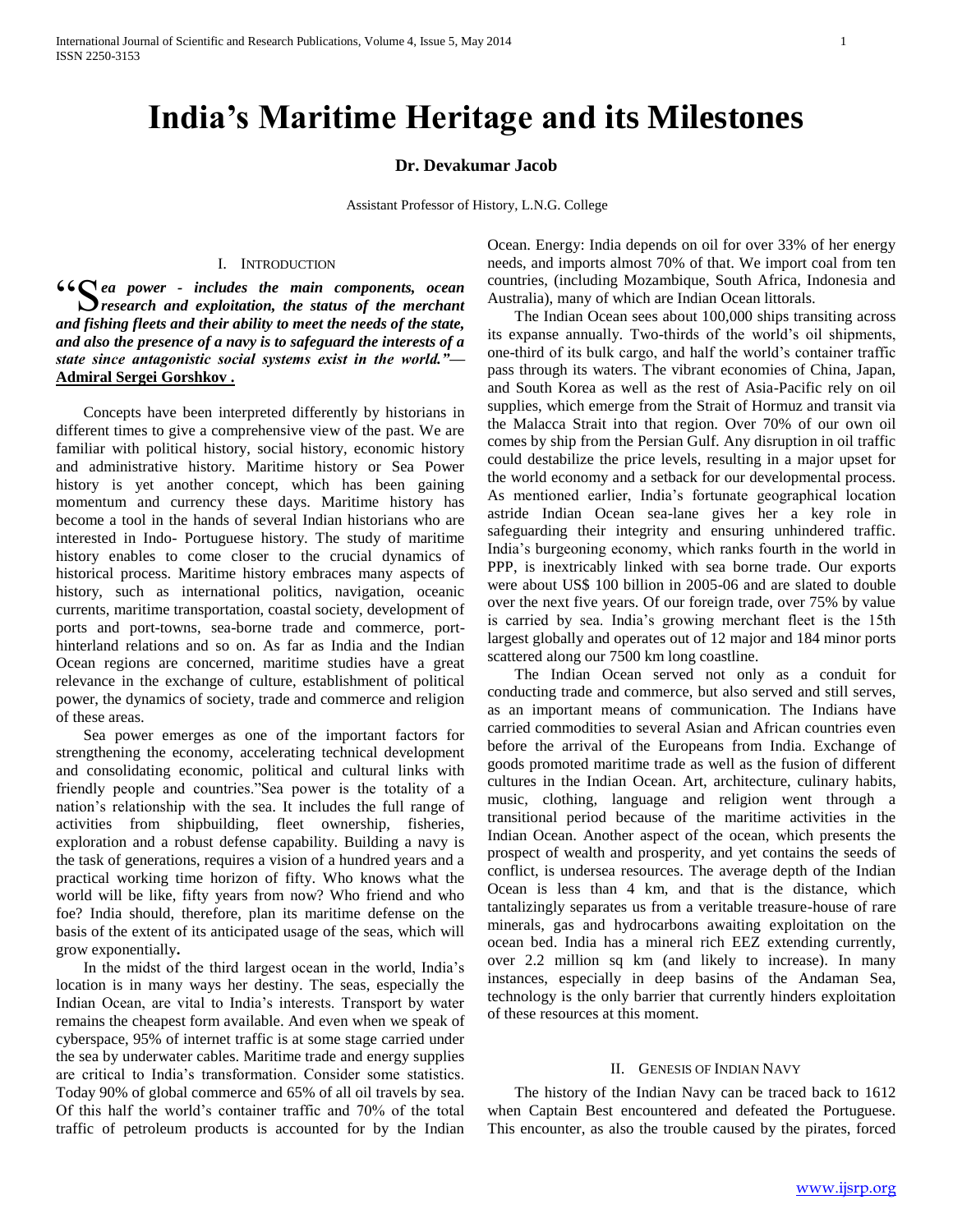the British East India Company to maintain a small fleet at Swally, near Surat (Gujarat). The First Squadron of fighting ships arrived on 5 September 1612, forming what was then called the Honourable East India Company's Marine. It was responsible for the protection of the East India Company's trade in the Gulf of Cambay and the river mouths of the Tapti and Narmada. The officers and the men of this force went on to play an important role in surveying the Arabian, Persian and Indian coastlines. Although Bombay had been ceded to the British in 1662, they physically took possession of the island on 8 February 1665, only to pass it on to the East India Company on 27 September 1668./ As a consequence, the Honorable East India Company's Marine also became responsible for the protection of trade off Bombay.

 By 1686, with British commerce having shifted predominantly to Bombay, the name of this force was changed to Bombay Marine. This force rendered unique service, fighting not only the Portuguese, Dutch and French, but also interlopers and pirates of various nationalities. The Bombay Marine was involved in combat against the Marathas and the Sidis and participated in the Burma War in 1824. In 1830, the Bombay Marine was renamed Her Majesty's Indian Navy. With the capture of Aden by the British and the institution of the Indus Flotilla, the Navy's commitments grew manifold and its deployment in the China War in 1840 bear's adequate testimony to its proficiency.

 Whilst the Navy's strength continued to grow, it underwent numerous changes of nomenclature over the next few decades. It was renamed the Bombay Marine from 1863 to 1877, after which it became Her Majesty's Indian Marine. At this time, the Marine had two divisions, the Eastern Division based at Calcutta under the Superintendent, Bay of Bengal, and the Western Division at Bombay under the Superintendent, Arabian Sea. In recognition of the services rendered during various campaigns, its title was changed to Royal Indian Marine in 1892, by which time it consisted of over 50 vessels. The Royal Indian Marine went into action with a fleet of minesweepers, patrol vessels and troop carriers during the First World War when mines were detected off Bombay and Aden, and was utilised mainly for patrolling, ferrying troops and carrying war stores to Iraq, Egypt and East Africa.

 The first Indian to be granted a commission was Sub Lieutenant D.N Mukherji who joined the Royal Indian Marine as an engineer officer in 1928. In 1934, the Royal Indian Marine was re-organised into the Royal Indian Navy, and was presented the King's Colour in 1935 in recognition of its services. At the outbreak of the Second World War, the Royal Indian Navy consisted of eight warships. By the end of the war, its strength had risen to 117 combat vessels and 30,000 personnel who had seen action in various theatres of operations. On India attaining Independence, the Royal Indian Navy consisted of 32 ageing vessels suitable only for coastal patrol, along with 11,000 officers and men. The senior officers were drawn from the Royal Navy, with R Adm ITS Hall, CIE, being the first Postindependence Commander-in-Chief. The prefix 'Royal' was dropped on 26 January 1950 with India being constituted as a Republic. The first Commander-in-Chief of the Indian Navy was Adm Sir Edward Parry, KCB, who handed over to Adm Sir Mark Pizey, KBE, CB, DSO in 1951. Adm Pizey also became the first

Chief of the Naval Staff in 1955, and was succeeded by V Adm SH Carlill, CB, DSO.

 The Indian Navy is the naval branch of the Indian armed forces. The primary objective of the Navy is to secure the maritime borders. India also uses its Navy to enhance its foreign relations. In recent years, the Indian Navy has undergone considerable modernization to replace aging equipment currently in service. One such modernization is, replacing the aging INS Viraat aircraft-carrier with INS Vikramaditya.

 INS Vikramaditya is a modified Kiev class aircraft carrier built by the former Soviet Union during the cold war period. INS Vikramaditya is the new name for Admiral Gorshkov. The Admiral Gorshkov entered service in 1987, but was deactivated in 1996 because it was too expensive to operate on a post-cold war budget. This attracted the attention of India, which was looking for a way to expand its carrier aviation facilities. After a series of negotiations, India and Russia signed a deal in 2004 for the sale of this ship. The announced delivery date for INS Vikramaditya was August 2008, but with issues compounded by the ongoing cost overruns for upgrading the ship, its induction in to the Navy is scheduled on December 4, 2012. INS Vikramaditya is equipped with MiG-29K Fulcrum fighters and Kamov anti-submarine helicopters.

 The Dock trails of INS Vikramaditya were began in March 2011, to test the main power generation units and radio-electric armament. Indian navy personal also began their training in December 2011. On April 19, 2012, it was announced that all internal systems are functioning and the ship was entirely selfcontained. The sea trails for INS Vikramaditya were begun on 8th June, 2012, which are scheduled for 120 days. Indian Navy's long term objective is to be able to respond to emergent situations far away from main land. The 'String of Pearls' theory of China and increasing Chinese activity in the Indian Ocean may put India at a military disadvantage. So India needs to develop a grand strategy to counter the Chinese aggression in the Indian Ocean. INS Vikramaditya will have to play a crucial role in achieving this objective.

 INS Vikramaditya, like any other aircraft carrier, will increase the reconnaissance radius drastically. In war situations, using aircraft carriers navy can send aircrafts to destroy enemy ships before they come within the range of the ships. Aircraft carrier is essentially a moving air base with aircrafts, which can provide air cover to the fleet. With a stronger navy India can increase its influence on maritime countries. INS Vikramaditya with Kamov anti-submarine helicopters provides the Indian navy also a tactical advantage against sub-marines, which cannot fire back on helicopters. To understand, induction of INS Vikramaditya will significantly increase the overall effectiveness of the Indian Navy. This will be a milestone in the road map of the Indian Navy, to become a Blue-water navy.

### III. GLOBAL AMBITIONS

 The active strength of the Indian Navy is 58,350 persons. Besides, it has 55,000 reservists. Indian naval vessels include sixteen SSK series submarines, eight DDG Destroyers and twelve Frigates. Besides, it has twenty-four Corvettes; twentyeight Patrol and Coastal Combatants'. It has forty-seven vessels to provide logistic support. Indian Navy has ten Mine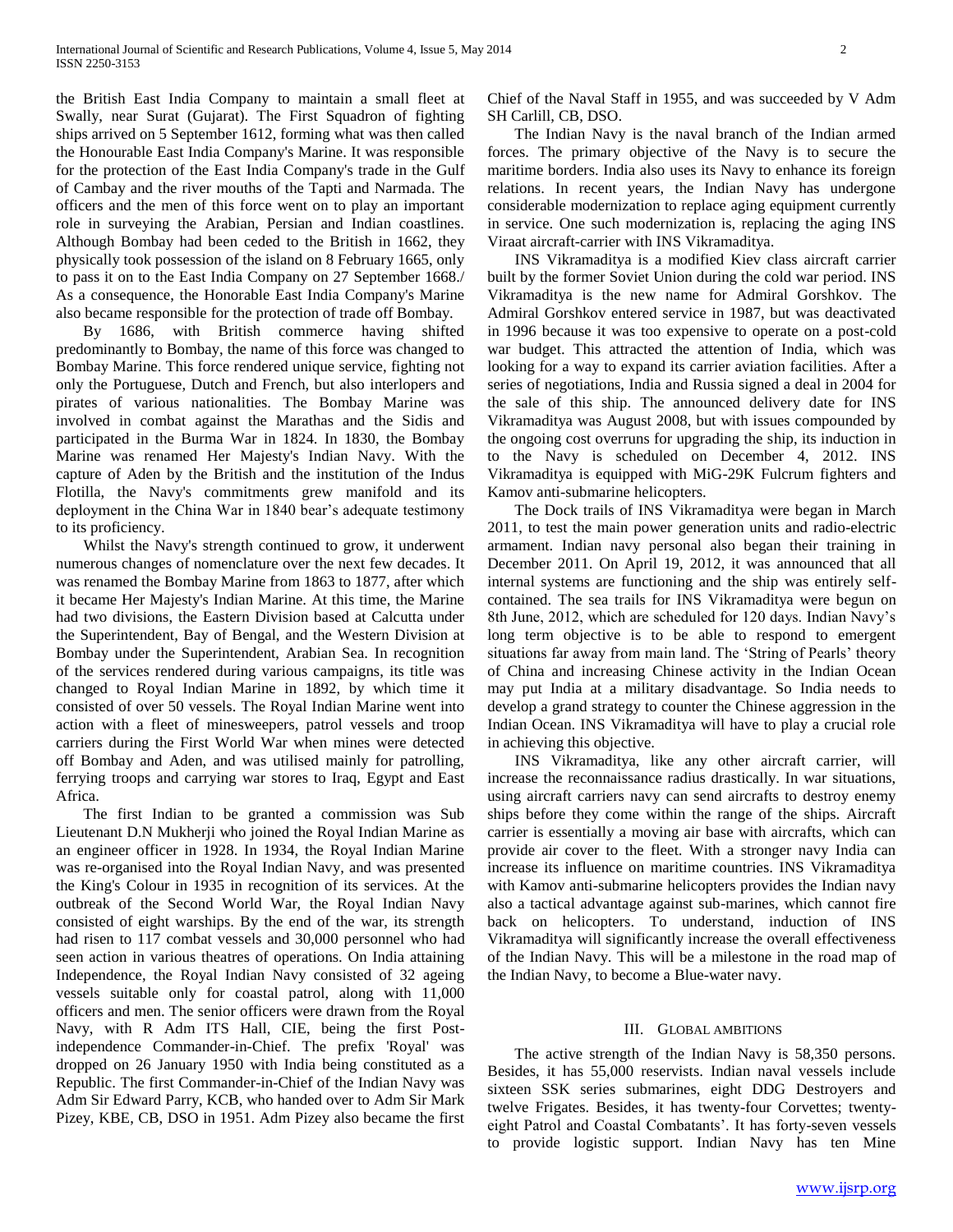countermeasures (MSO 10 Pondicherry-(FSU Natya) and seventeen amphibious flotillas. With over 7,000 Naval Aviation personnel, it has adequate combat naval aviation power to support its marine operations. The Russian origin ten Kilo-class Type 877EM or the Sindhugosh-class- units are considered as the backbone of the Indian naval fleet. The first indigenously built nuclear submarine "Advanced [Technology](javascript:void(0);) Vessel" (ATV) named as Indian Naval Ship (INS) Arihant was put under sea trial in July 2009, which met success. India is planning to add 5-6 nuclear capable ATV submarines in its naval fleet for undertaking strategic nuclear role. Today Indian Navy is the sixth largest Navy of the world, having nuclear capable submarines.

 Apart from its indigenously developed Naval vessels, India has the experience of leasing the Soviet Submarine Project 670 Skat (NATO name Charlie-I) from 1988 to 1991. Since that leasing experience was a success, therefore India has decided to lease another Russian origin nuclear-submarine, the Project 971 Schuka-B (NATO name AKula-II). Approximately 300 Indian marines have undergone *[training](javascript:void(0);)* of the submarine at a special facility in Sosnovy Bor, near St. Petersburg, Russia. The submarine is being handed over to the Indian Navy by mid of 2010. The Akula series submarines, known as the Project 971 Shchuka (meaning pike or peak) is a "nuclear-powered attack submarine." The first of its kind was built and deployed by former Soviet Union in 1986. This series has further three subclasses: original 'Akula-I'; seven submarines of this sub-category were built by former Soviet Union from 1982 to 1986. Five submarines of the second sub-class, known as the 'Improved Akula' were built from 1986 to 1991. The two submarines of third sub-class, the 'Akula-II' were built by Russian Federation from 1993 onwards. This is much-improved version of the submarine.

 With the capability to strike against hostile ships and coastal installations, Russia had deployed most of its Akula class submarines in the Pacific region, as an "aggressive breed of fresh waterpike." The average length of the Akula submarines is 110 meters. It is double-hauled with sufficient distance between its outer and inner hull, primarily for the protection of the later. As compared to the single hull craft, the double hull submarines increases its reserves buoyancy approximately three times. These submarines can launch both anti-submarine and anti-surface torpedoes. While the Snoop Pair or the Snoop Half acts as the surface search radar for the target acquisition, the MGK 540 sonar system provides automatic target detection. With the seven bladed fixed pitch propellers, the propulsion system provides "a maximum submerged speed of 33 knots and a surface speed of 10 knots." Besides, there is a 370 KW reserve propeller system, powered by two motors, which provides it a speed of 3 to 4 knots. Akula submarine can dive up to a depth of 600 meters. It can carry the supplies for itself as well as the people on board that can sustain them for over 100 days. Its operational crews comprises of seventy three members."

 Technically, the double hull Akula submarine "composed of an inner pressure hull and an outer light hull. This allows more freedom in the design of the exterior hull shape, resulting in a very hydrodynamic submarine compared to western counterparts at the time. The distinctive "bulb" or "can" seen on top of the Akula's rudder houses its showed solar array, when retracted." Submarines of this series have been armed with "four 533 mm

torpedo tubes which can use Type 53 torpedoes and SS-N-15 Starfish missile, and four 650 mm torpedo tubes which can use Type-65 torpedoes or the SS-N-16 Stallion missile. These torpedo tubes are arranged in two rows of four tubes each." Besides, the Akula-II and Improved Akula submarines are fitted with an "additional six 533 mm torpedo tubes mounted externally. The external tubes are mounted outside the pressure hull in one row, above the 'Normal' Torpedo tubes, and can only be reloaded in port or with the assistance of a submarine tender. The 650 mm tubes can be fitted with liners to use the 533 mm weaponry. The submarine is also able to use its torpedo tubes to deploy mines."

 As compared to Akula-I, the Akula II submarine is approximately 230 tons larger in displacement and 2.5m greater in LOA. The space so increased is being used to reduce the active noise. "The MGK-501 Skat sonar system on Akula-I is replaced to a new MGK-540 Skat-3 sonar system." By doing so, it attained the equivalence of the same class of American AN/BQQ-5/6. It is worth mentioning that the K-157 Vepr has attained the status of the first Soviet submarine that was quieter than the latest US attack submarines of that time, which was the Improved Los Angeles class (SSN 751 and later). Indeed, the advancements made by Soviet for quieting the sound of submarines to a considerable level have caused uneasiness in NATO and US. This achievement of the quieter and more accurate propellers was attained through the Japanese firm **Toshiba**, which sold to Soviet Union the sophisticated nineaxis milling equipment along with the **computers** control system in 1983-84. Soviet Union later acquired the services of Norwegian firm Kongsberg Vaapenfabrik for its further refinement.

 Apart from the centralized weapon system, this version of the submarine has better command and control with high degree of automation, which reduce the strength of the crews. The project has the similarity with the Project 705 Alfa SSN. Akula-II is being commissioned as Indian Naval Ship (INS) Chakra in mid 2010. It is "slightly smaller and streamlined towed array dispenser than the other submarines of the class." As compared to other submarines, this would have longer sail. Moreover, it is equipped with 28 nuclear capable cruise missiles, which can engage target up to 3000 kilometers. Therefore, it would cause a major naval imbalance in the region.

 After necessary repair, Akula-II submarine was put through the sea trial again and has successfully completed that in the presence of the Indian submariners, who were on board. Upon commissioning, the submarine may not be carrying the nuclear weapons out rightly, but certainly has the capability to do that, therefore, would carry those as and when required. It would however carry anti ship and land attack Klub missiles besides torpedoes. Apart from using this submarine as the [training](javascript:void(0);) platform for India's indigenous nuclear submarine fleet, it would help in the refinement of the nuclear operational concepts. "Akula-II nuclear attack submarine is recognized as a state-of-the-art and top of the line weapon system amongst contemporary submarines. Its induction into the Indian Navy will significantly enhance India's reach and offensive capability and may be used as the platform for the second strike in the event of a nuclear attack. Besides its own indigenously built nuclear submarine; INS Arihant, induction of this Russian version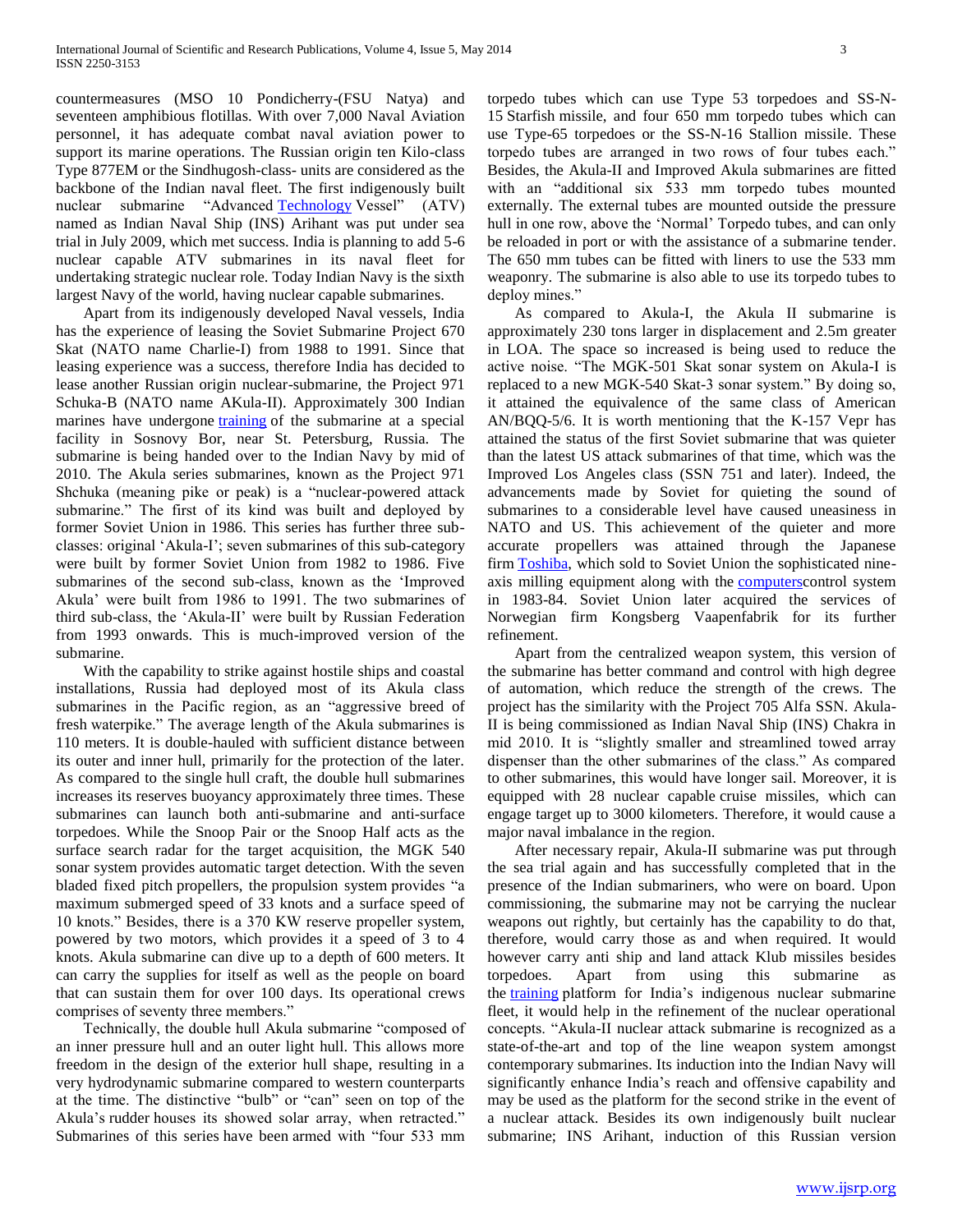Akula-II submarine would significantly tilt the balance of power in India's favour. Akula-II; the hunter-killer submarine is one of the quietest submarine in the world today. It can reach very near to the target area without detection.With this massive naval built up, Indian military power is becoming a nuisance not only for the South Asian countries, but for the China and Gulf countries as well. Indeed, in the field of naval development, India has global ambitions. It intends operating at the international waters like the navies of United States, Russia, and United Kingdom. In ordered to be realized, it would operate on the principle of submarinebased minimum nuclear deterrent (MND). The Indian ATV programme, leasing of nuclear submarines, and acquisition of air-independent propulsion (AIP) submarines are part of this strategic naval development.

 Owing to their traditional rivalry, Pakistan feels seriously threatened by the addition of the nuclear capable submarines in the Indian naval fleet. International community must be fretful of the fact that why India is being allowed to expand its naval capabilities out of proportion. This unrealistic Indian act would provoke Pakistan and other regional countries to acquire the similar capability, thus giving way to an unending naval race in South Asia. Now it is up to the global players like US and Russia, that either they should promote the global peace by denying India the acquisition of deadly war munitions like Akula-II or to sell their weaponry for making the world insecure.

 With an overall hike in the defense budget of 17 per cent, Indian navy has been allocated \$4.77 billion which is roughly \$2 billion more than the allocation for 2011–2012. The increase in expenditure will be utilised to procure several frigates and destroyers, speed up key projects and increase its strategic reach in the Indian Ocean region. By the end of the 14th Plan (2027), the Indian Navy expects to have "over 150 ships and close to 500 aircraft and helicopters". In addition to the existing mission of securing both sea flanks in the Bay of Bengal and the Arabian sea, the navy would be able to "respond to emergent situations far away from the main land". Marine assault capabilities will be beefed by setting up a new amphibious warfare facility at Kakinada, Andhra Pradesh. The Indian Navy has initiated Phase II expansion of **INS Kadamba**, the third largest naval base, near [Karwar.](http://en.wikipedia.org/wiki/Karwar) Phase II will involve expansion of the berthing facilities to accommodate 40 more front-line warships, including the aircraft carrier INS Vikramaditya, tugs and barges, raise manpower to 300 officers and around 2,500 sailors, and build a naval air station with a 6,000-foot runway. This is to be followed by Phase IIA and IIB, at the end of which INS Kadamba will be able to base 50 front-line warships.

#### IV. IS CHINA AN EMERGING SEA POWER AGAINST INDIA?

 In the context of the South China Sea rapidly emerging as a turbulent oceanic stretch with China questioning the claims of a number of Asian countries over this disputed water body, late last year Indian Navy Chief Admiral DK Joshi had driven home the point that the Indian Navy is prepared to deploy vessels to the South China sea to protect Indian interests there. As it is, not long back India had sparred diplomatically with China over its gas and oil exploration blocks off the coast of Vietnam. China claims virtually the entire mineral rich South China Sea and has stepped up its naval presence here to ward off any challenge to

its monopoly of this oceanic body. Joshi did also express the view that Beijing's growing maritime strength was a "major cause of concern." The moral of the story is that the Indian Navy cannot afford to keep its focus concentrated exclusively on the Indian Ocean region. It should build up the capability and power level good enough to take care of Indian interests in any part of the global oceanic stretch.

 As diplomatic experts point out, China is beefing up its naval capability with a view to not only exercise virtual monopoly over the South China Sea but also challenge US dominance over the global oceanic waters. The combat edge of the Chinese navy is expected to receive a shot in the arm from the home grown,58,000-tonne class Liaoning aircraft carrier built around the decommissioned Soviet era ship Varyag. China has been able to successfully land the indigenous fighter J-15 on the deck of Liaoning, which is currently going through extensive sea trials.

 Of course, Joshi did hit the nail on the head with the statement that while India was not a claimant in the dispute over territorial rights in South China sea, it was prepared to act, if necessary to protect its maritime and economic rights in the region. "China opposes any unilateral oil and gas exploration activities in disputed area in the South China sea and hopes countries respect China's sovereignty and national interests as well as the efforts of countries within the region to resolve dispute through bilateral negotiations," said an official of China's Foreign Affairs Ministry.

 Nearer home, recent developments in the neighbouring Sri Lanka and Maldives cannot but be a cause of concern for India. Along with Myanmar and Bangladesh, Sri Lanka and Maldives are considered vital components of the Chinese strategy of "string of pearls" aimed at encircling India. In addition to lending a big hand to a variety of infrastructure projects in these two island nations, China has already made inroads in the area of space cooperation with both Sri Lanka and Maldives. The immense strategic significance of space cooperation could provide China a powerful platform in the Indian Ocean region to further its geo strategic interests. As such, Indian intelligence and security agencies have suggested that ISRO (Indian Space Research Organisation) should take a proactive role in building and launching satellites for these two vitally located Indian ocean island nations with which India has had a long standing, cordial relations. But then unlike China, which already operates a string of powerful rockets capable of delivering satellite payloads of different weight class to required orbital slots, ISRO lacks the launch power to deliver satellites in two tonne plus class. For currently, ISRO operates a solitary launch vehicle PSLV (Polar Satellite Launch Vehicle), the most powerful version of which is capable of delivering a 1800kg satellite into a polar/sunsynchronous orbit.

 On a longer term canvas, Indian Navy has a 30 year plan for inducting 24 new submarines that was approved by the Indian Government in late 1990s.But unfortunately that plan went wrong with not a single new vessel inducted in the one and half decade since. The Indian Navy currently has 14 diesel–electric submarines in its fleet-10 Russian origin Kilo class vessels and four HDW German origin vessels-apart from one nuclear powered vessel borrowed from Russia on a 10 year lease. China on the other had has 60 diesel-electric submarines and 10 nuclear powered vessels in its fleet. As such the need of the hour is to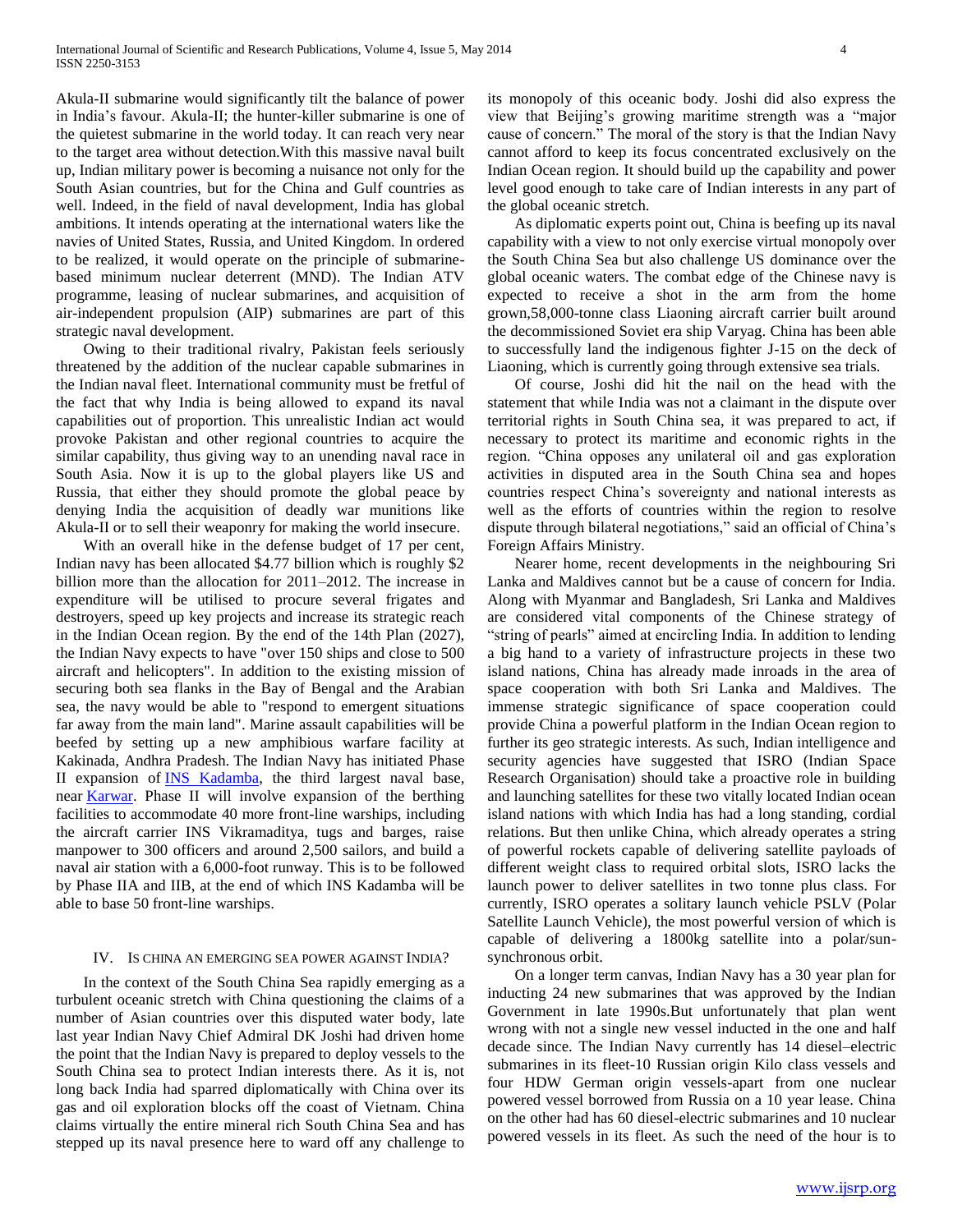strengthen the submarine fleet of the Indian navy which is looking at expanding the area of its "operations".

 The 37,500-tonne Air Defence Ship (ADS), currently under construction at the Cochin Shipyard Ltd, will be capable of accommodating 30 combat aircraft mix of Mig-29K and LCA Tejas navy. Everything going as planned; this indigenous aircraft carrier will be inducted into the Indian Naval fleet by around the middle of this decade. Looking into the future, Indian Navy has also drawn up a plan to design and develop a vastly improved home grown aircraft carrier as a follow up to ADS. The Indian navy's currently operational lone aircraft carrier Viraat is planned and replaced by INS Vikramaditya which is now undergoing sea trials in Russia.

 However, the delay in the delivery of the retrofitted aircraft carrier INS Vikramaditya by Russia is a matter of concern for the Indian navy. This 45,000-tonne class carrier refurbished around Russian decommissioned vessel Admrial Gorhskov was to be handed over to India in December 2012. But problems in the boiler of the carrier revealed during the sea trials of September 2012 implied that the carrier required extensive rectification to render it fully operational. The saga of INS Vikarmaditya has been marred by time slippages in delivery schedule and steep cost escalation. India, which in 2004 had signed US\$974-million deal for the retrofitting of this decommissioned Russian vessel, was ultimately forced to cough up US\$2.3-billion. The air arm INS Vikarmadiaya comprises Mig-29K deck based fighters and Ka-30 early warning helicopters. Sometime back, Indian Defence Minister AK Antony had told the Indian Parliament that the Russia has been asked to deliver the retrofitted aircraft carrier before the end of 2013.

 In a major milestone in developing a home grown deck based fighter, the naval version of India's home-grown fighter aircraft Tejas is now getting ready for a flight test involving the crucial ski jump trials at the shore based test facility at Hans air station of the Indian Navy in Goa. The ski jump trial is crucial for establishing the carrier compatibility of the deck based fighter. Derived from the air force version, the naval Tejas is longitudinally unstable fly by wire aircraft making it agile war machine. The flight control system of LCA navy is being augmented with Leading Edge Vortex Controller (LEVCON) aiding reduction in approach speed for carrier landing. Landing gear for Tejas naval has been adequately strengthened to withstand increased landing loads in carrier operations. Phase Two of the LCA Tejas naval envisages the development of a single seat fighter with a new higher thrust engine and further design optimization.

 With the kind of capabilities on the anvil, Indian Navy is seriously working towards transforming itself into a credible maritime force to tackle multi-dimensional challenges of the future. Against the fast changing global maritime dynamism, the Indian Navy has drawn up an ambitious plan to take care of the Indian 'interests and assets" across high seas of the world. Indian Navy is clear in its perception that the futuristic threat would be dynamic and could emanate from multiple sources. Perhaps the most striking feature of the on-going programme of modernization launched by the Indian Navy is its thrust on sourcing its requirements through the indigenous routes by harnessing the potential of the Indian industry. The Indian Navy

has already made it clear that its plan for modernization is not China specific but based on the multiple threats facing India.

 Indian Navy's vision is to position itself as the third largest fleet in the world. The centrepiece of Indian Navy's modernisation scheme revolves round besides the acquisition of aircraft carriers, the nuclear powered submarines. In 2009, India launched INS Arihant, its first home-grown nuclear submarine. This will give India a nuclear triad, currently capability possessed only by US, China and Russia. Arihant will carry Shaurya missile capable of carrying one ton class nuclear warhead with a range of 750-km.The 6,000-tonee plus Arihant equipped with a dozen K-15 ballistic missiles will constitute the robust under sea leg of the Indian nuclear triad.

 The Nerpa class Chakra nuclear submarine which India has taken on lease from Russia in tandem with Arihant will give Indian Navy a greater degree of manoeuvrability to hoodwink the enemy's surveillance system and strike hard as they remain submerged indefinitely. Arihant is now close to attaining its operational status. In particular the sea based nuclear strike capability being put in place by the Indian navy would provide credible second strike capability. Incidentally, the nuclear strike capability based on a submarine platform has the advantage in terms of stealth and survivability in cause of a first attack. The vision of Indian navy is to operate 150 plus warships of various categories and 500 aircraft including fighter jets, helicopters and maritime reconnaissance aircraft by 2027. However the trump card of the Indian Navy is the Indo-Russian supersonic cruise missile BrahMos which has already been inducted into some of its warships. The 290-km range BrahMos with a phenomenal destructive power has been described as the "most powerful and most formidable" naval missile of its kind.

# V. CONCLUSION

 There is no denying the fact that the Indian Navy would need to boost by a substantial extent its surveillance and reconnaissance, capability with a view to attain a blue water capability essential to meet the multi dimensional challenges of the future. The Indian Navy, currently the fifth largest in the world, plans to operate three aircraft carriers by the end of this decade. Indeed, air arm holds the key to attaining a credible blue water capability in all its manifestations. Against this backdrop, Indian Navy's maritime doctrine rightly incorporates comprehensive modernization plan for its air arm through a mid life upgrades and modernization of its current aircraft fleet. The induction of Mig-29 multi role fighter aircraft with air combat, ground attack and maritime strike capability, would prove a major force multiplier for the air arm of the Indian Navy. Meanwhile, in a development of significance, Indian Navy's offensive capability will stand augmented with the state owned Kolkatta based Garden Reach Shipbuilders and Engineers (GRSE) launching work on the third corvette with stealth features. With 90% of the indigenous contents, this third anti submarine warfare corvette under Project-28 will showcase India's warship building potentials with domestic resources and indigenous expertise. Aimed at enhancing Indian Navy's underwater warfare capabilities, the warship, is said to be a first of its kind to be fitted with indigenous state of art weapons and sensors. On another front, India's near futuristic naval base is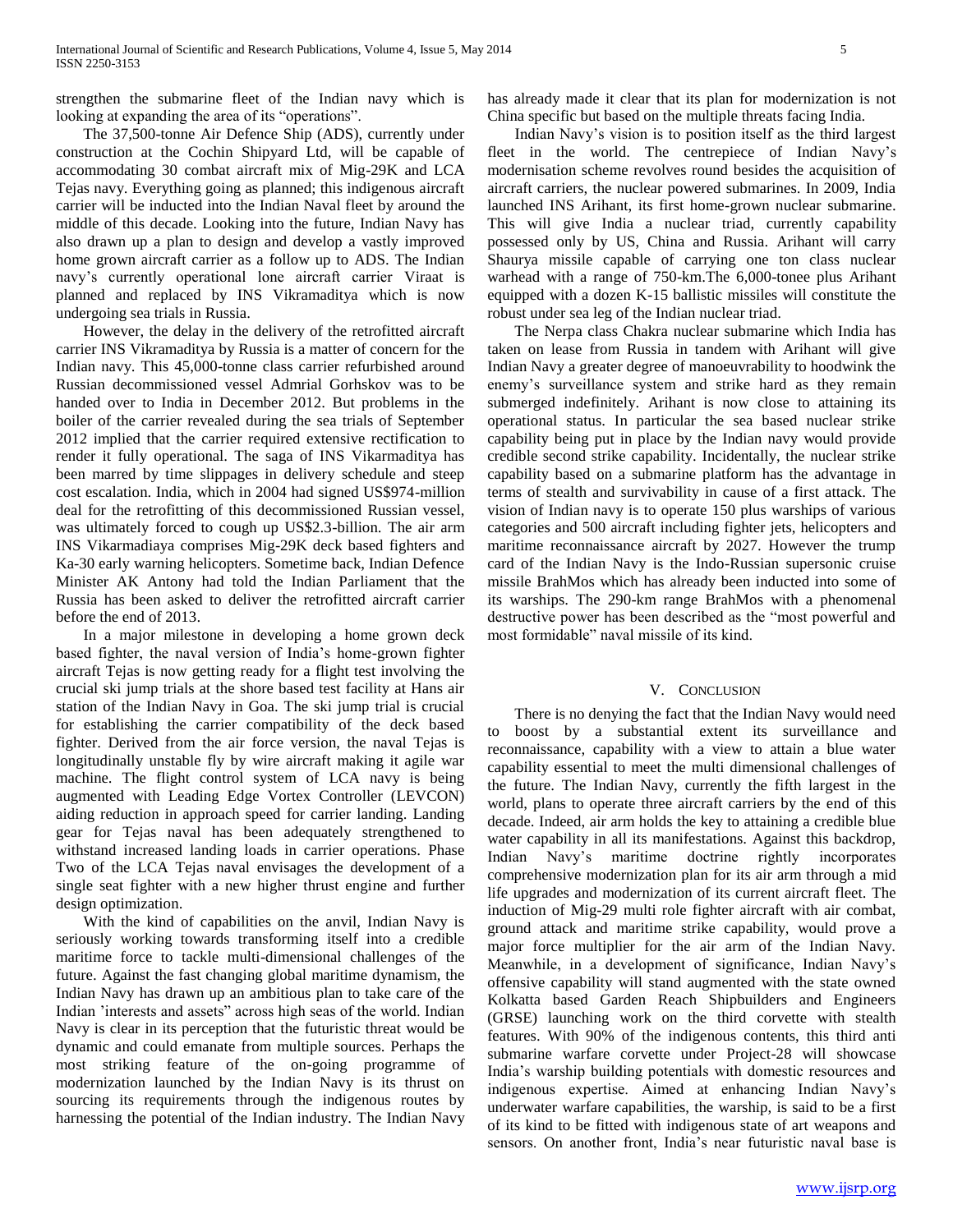also set to take shape on the eastern sea board .This vitally situated sea base with an eye firmly set on China will ultimately have underground pens or bunkers to protect nuclear submarines from prying eyes of spy satellites. The project named Varsha to be located close to Vishakhapatnam is considered a counterpoise to China's massive underground nuclear submarine base on the south-western tip of Hainan Island.

 And to further bolster its blue water capabilities, the Indian Navy plans to acquire five self propelled Fleet Support Ships (FSS) that should be capable of transferring all types of stores, ammunition, fuel and personnel to naval units. Clearly and apparently, blue water navies boast of large auxiliary fleets comprising longer range fleet support vessels designed to provide support far beyond territorial waters. As part of the plan to boost its long range surveillance capability, in December last, the Indian Navy received first of its eight P-81 maritime patrol aircraft from it had ordered from the American defense and aerospace major Boeing. The P-81 long range surveillance aircraft is well suited for anti submarine warfare. Indian Navy has also decided to exercise the option of going in for additional four P-81 aircraft with a view to strengthen its maritime patrol capabilities as well as counter piracy threats and the growing Chinese influence in the Indian Ocean region.

 In keeping with the global trends, Indian Navy has been quite keen on making use of the space assets with a view to projects its combat power in littoral regions with a greater degree of confidence. The plan is to create and sustain a three dimensional, technology driven and satellite enabled network centric system to transform itself into a formidable sea power. To boost its strike capability, Indian Navy is quite keen to link up its long range missiles, radars and air defence systems as well as the sea bed assets to a central room through a highly dedicated satellite network.

 Given the practical difficulties involved in guarding long and porous coastal stretch, the Indian Navy is looking at a string of satellites specially designed to take care of maritime security aspects. Against such a backdrop, Indian Navy should be excited over the possibility of the launch of multi band communications satellite GSAT-7 sometime this year by ISRO. This satellite which will serve as the exclusive space platform of the Indian Navy will go a long way towards strengthening the communications network of the Indian Navy to effectively link up its resources spread across the vast and sprawling oceanic region. It is expected to transform the entire maritime domain awareness of the Indian navy. As envisaged now, the satellite will have a 600-700 nautical miles footprint over the Indian Ocean region.

 Further into the future, as the situation unfolds, the Indian Navy will look at having dedicated satellite systems for ocean monitoring, weather watch, navigation, surveillance and reconnaissance. Without doubt, in years ahead to sustain its expansion programme, Indian navy would be interested in acquiring advanced microwave imaging satellite systems, naval transit space platforms, electronic ferret satellites and other specialized space birds. Indian Navy should draw inspiration from the fact that India has had a long and chequered maritime and ship building tradition. What is more, the setting up of cultural empire in South East Asia by Indian rulers was a tribute to the sea faring spirit of medieval India.

 According to the United States geo-strategist Parag Khanna, who is also the founding director of the Global Governance Initiative at the new American Foundation think tank, "In terms of geopolitics, India's influence is still very limited…What underpins that is the reality that India is not going to be what initially was thought and hoped it would be a land based continental rival to balance China. Now, India is seen as much more a naval power—overseeing and having a strategic role with respect to the Indian Ocean and the trade routes.

#### **REFERENCES**

- [1] Dr. P. K. Ghosh & Sripathy Narayan Maritime Capacity of India: Strengths and Challenges,government of India ,New Delhi,20010,p.56
- [2] Arun prakash Admiral Arun Prakash, A vision of india's maritime Power in the 21st century Chairman NMF,Maritime Imperatives of Indian Foreign Policy (National Maritime Foundation, 11 September 2009p.48
- [3] UNESCO ,Historical Relation Across the Indian Ocean, the General History of Africa: Studies and Documents, , 1974, p. 14.
- [4] Jeyaseela Stephen, S., "Portuguese Commercial Enterprise at the Port of Kilakkarai and Establishment of a Trading Settlement at Vedalai on the Tamil Nadu Coast (1520- 1559)", Purabhilek-Puratava, Vol. X, No. Two, July-Dec. 1992, Historical Archives of Goa, Goa.p.34
- [5] Mathew, K.S., "The Portuguese and the Indian Ocean Regions" Indica, 35, Sept, 1998, Heras Institute, St.Xavier's College, Mumbai.p.67
- [6] Satish Chandra, "Bengal Past and Present-The Indian Ocean-Explorations in History", Commerce and Politics (Review), Calcutta Historical Society, Vol. 111, Nos.212 & 213, 249 Parts 1,2, Jan-Dec, 1992.p.35
- [7] Afzal Ahmad, Portuguese Trade on the Western Coast, Gian Publishing House, New Delhi, 1991.p.231
- [8] Alex J.D. D'Orsey, Portuguese Discoveries, Dependencies and Missions in Asia and Africa, Asian Educational Services, New Delhi, 1998.p.132
- [9] Animesh Ray, Maritime India: Ports and Shipping, Munshiram Manoharlal Publishers, New Delhi, 1993.p.88
- [10] Behara, K.S. (ed.), Maritime Heritage of India, Aryan Books International, New Delhi, 1999.p.209
- [11] Sinnappah Arasaratnam, Maritime India in the Seventeenth Century, Oxford University Press, New Delhi, 1994.p.190
- [12] Sinnappah Arasaratnam, Merchants, Companies and Commerce on the Coromandel Coast 1650-1740, Oxford University Press, New Delhi, 1986p.90
- [13] Boxer, C.R., Portuguese India in the Mid-Seventeenth Century, Oxford University Press, New York, 1980.p.178
- [14] Boxer, C.R., Joāo de Barros Portuguese Humanist and History of Asia, XCHR Studies Series No. 1, Concept Publishing Company, New Delhi, 1980.
- [15] Boxer, C.R., The Portuguese Seaborne Empire 1415-1825, Hutchinson of London, 1969.p.210
- [16] Kanankalatha Mukund, The Trading World by Tamil Mercantile Evolution of Merchant Capitalism in the Coromandel, Orient Longman, Hyderabad, 1919.p.47
- [17] Kenneth McPherson, The Indian Ocean A History of People and the Sea, Oxford University Press, New York, 1993.p.101
- [18] Meillink-Roelofsz Martinus, Asian Trade and European Influence, Nijhaff, The Hague, 1962.p.39
- [19] Mathew, K.S. (ed.), Mariners, Merchants and Oceans-Studies in Maritime History,Manohar, New Delhi, 1995.p.241
- [20] Mathew, K.M., History of the Portuguese Navigation in India (1497-1600), Mittal Publications, New Delhi, 1988. 254
- [21] Mathew K.S. (ed.), Indian Ocean and Cultural Interaction (A.D. 1400-1800), Pondicherry University, Pondicherry, 1996.p.123